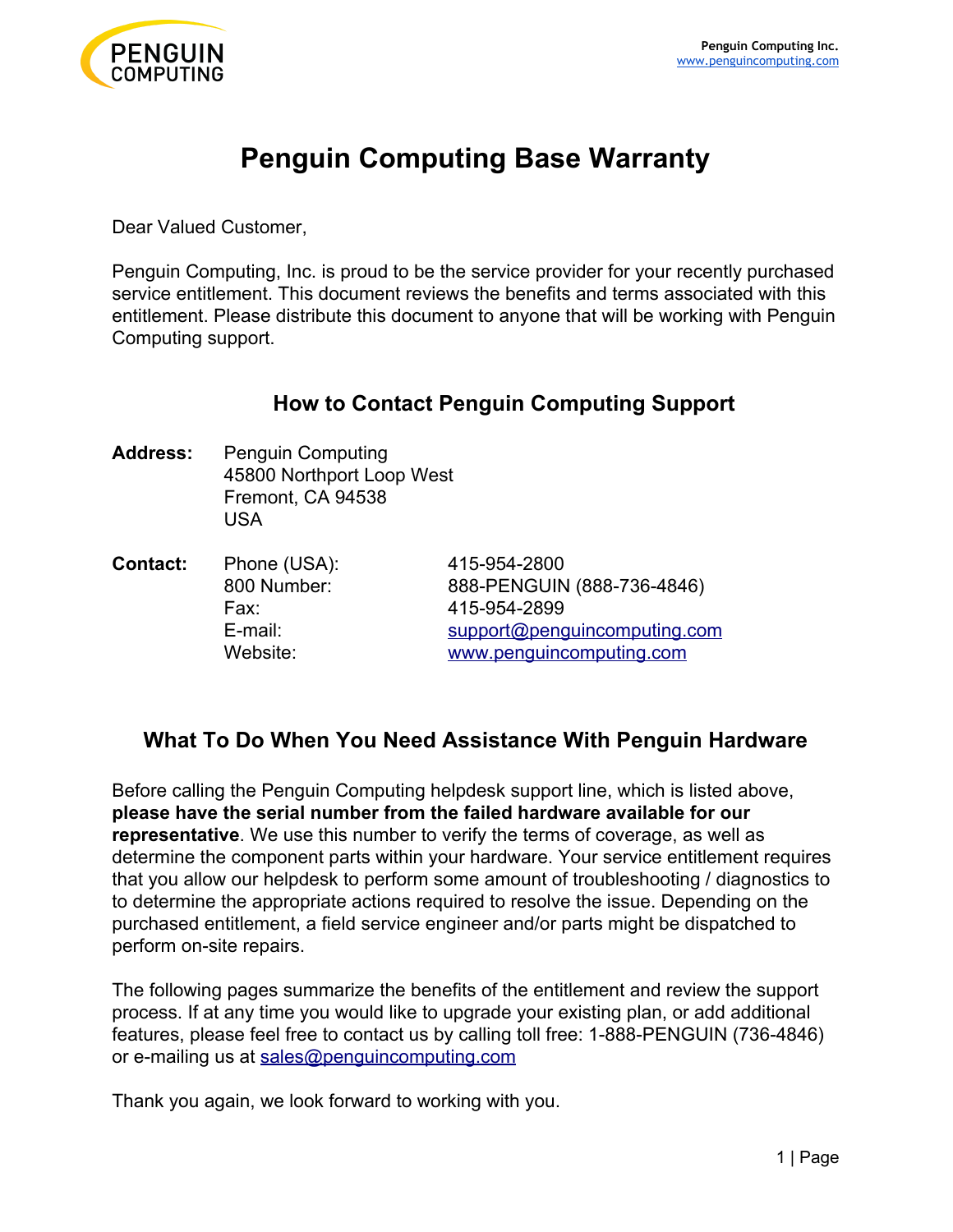

# **What Your Service Contract Includes**

#### **Service Overview**

Penguin Computing's standard support package (base warranty) is provided with all Penguin Computing systems. This standard package entitles you to phone, email and web portal based support for a period of 3 years from the original system ship date.

**Technical Support** - Contact technical support between the hours of 6:00 a.m. and 5:00 p.m. PST, Monday through Friday. After-hours telephone support is also available for customers who have purchased support packages that include 24/7 phone support.

**Customer Service** - Penguin Computing's customer service department is available to assist you in resolving issues regarding your order between the hours of 6:00 a.m. and 5:00 p.m. Pacific time, Monday through Friday.

#### **Base Warranty Includes:**

- 24x7 web portal access for opening new cases and tracking open cases.
- Phone support Monday through Friday, 6:00 a.m. to 5:00 p.m. PST.
- Basic installation, administration and troubleshooting of Scyld, plus qualified versions of RedHat and CentOS.
- 3 years phone-based troubleshooting for hardware problem resolution.
- 3 year return to depot repair.
- Advance replacement RMA parts, shipped 2nd business day, based on availability and subject to phone-based troubleshooting. Return shipping label included.
- 3rd party RMA assistance.

# **Response Times**

Support requests submitted directly to the Penguin Computing support portal, or emailed to support@penguincomputing.com, will automatically be placed in the support queue and handled by the next available support technician. A case number will be issued automatically and provided in the support portal, or via automated response email (for cases opened by email).

Support requests are monitored Monday through Friday, excluding holidays, from 6 a.m. to 5 p.m. PST.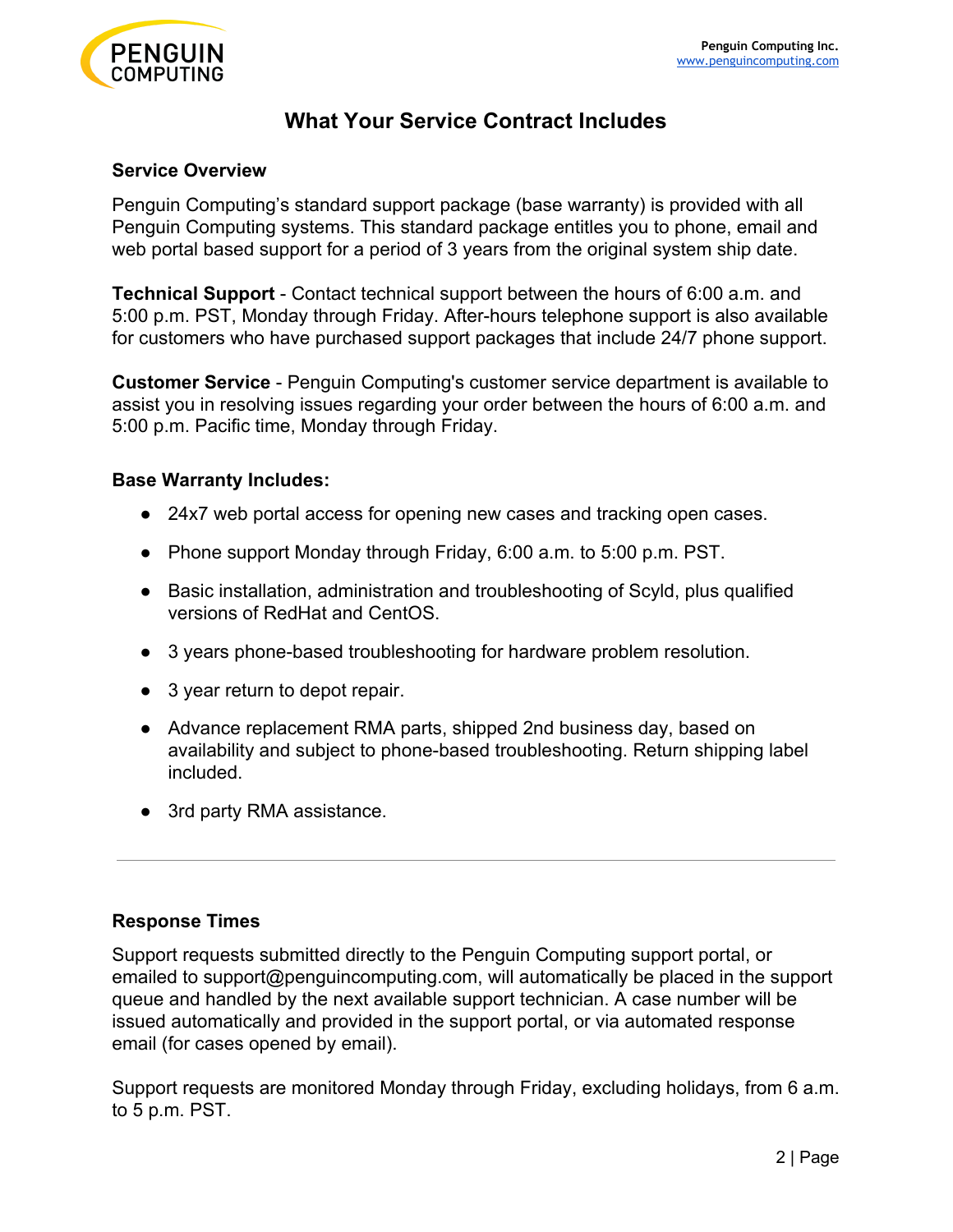

Most phone calls to support are answered immediately. Any calls that are routed to voicemail by 4:00 p.m. PST will receive a response that day. Voice mails received after business hours will receive a response the following business day.

#### **Software Support**

Software support is limited to operating system installations performed by Penguin Computing.

Re-installations are not supported unless performed using Penguin Computing installation media or procedures with the supervision of a Penguin Computing representative. Re-installation support only applies to OS / kernel versions that have been qualified by Penguin Computing.

Software support is limited to basic setup and configuration of the operating system and may not include advanced configuration of system services, RAID volumes, or other advanced system administration.

Diagnosis may require that Penguin Computing collect additional information and attempt to reproduce the error.

Only hardware provided by Penguin Computing is supported.

Technical support does not include training or assistance in system administration beyond what is necessary to resolve the initial problem.

Support does not include compatibility issues with third party hardware or software not provided by Penguin Computing.

Technical support is limited to telephone, email, and web portal correspondence and does not include on-site support unless a separate on-site support contract was purchased.

**Penguin Computing is under no circumstances responsible for loss of software or data.**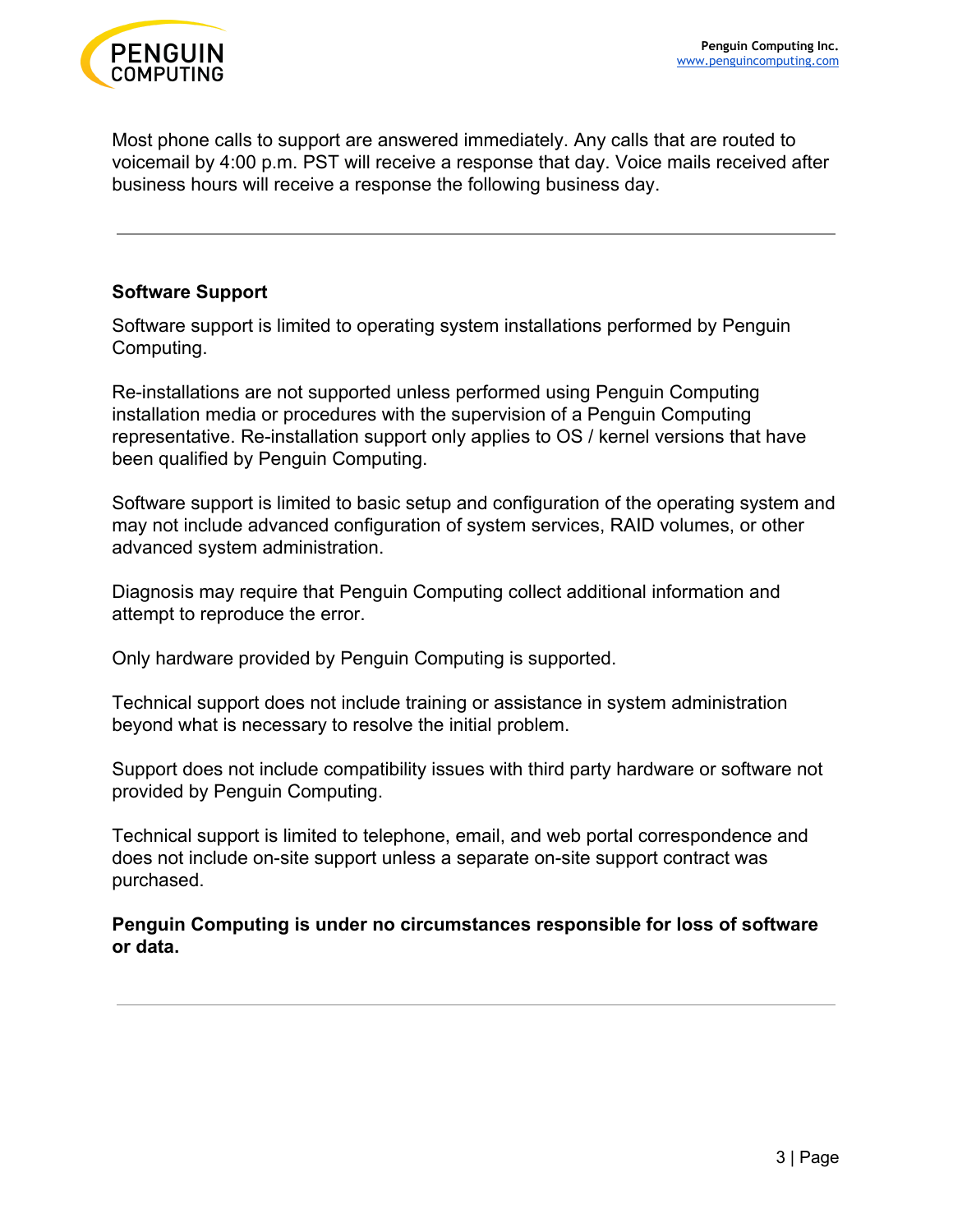

# **Warranty Repairs**

After completing telephone or email based diagnosis with a Penguin Computing support representative, we may determine that your system should come in for diagnosis and repair.

Repair may take 5 to 7 business days, however additional delays are possible based on parts availability. If we are unable to reproduce the problem, and if the system successfully completes all diagnostic tests, it will be returned with a diagnosis of "no problem found."

The system to be repaired should be shipped to Penguin Computing in its original packaging. If the original packaging is not available, packaging can be purchased from Penguin Computing. Penguin Computing will not take responsibility for shipping damages that result from the use of non-Penguin product packaging.

The system to be repaired should be sent in its original configuration. If any parts are to be removed before returning the system, for security purposes or for any other reason, please inform the support representative when the determination is made that the system should be repaired. Penguin Computing may be unable to reproduce the problem if the system is not shipped in a complete functional state or in its original configuration.

If original components are not available, Penguin Computing reserves the right to substitute other components of an equivalent or greater performance specification. This may include a larger capacity hard drive, faster CPU, or other part substitutions. This may include complete system replacement with a more recent system of the same form factor and architecture type. If Penguin Computing chooses to provide a replacement system under warranty, the warranty end date will remain the same as the warranty end date of the original system.

Customer is responsible for backing up data before sending the system in. All data will be deleted, the drives will be formatted, and the OS will be reloaded as part of the repair / test process.

# **RMA Part Replacement**

Once a Penguin Computing support representative has determined through troubleshooting that a part should be replaced, we will initiate a Return Material Authorization ("RMA").

Please note that adding or changing any components against the advice of a technical support representative will void the warranty of the affected system. Any sign that the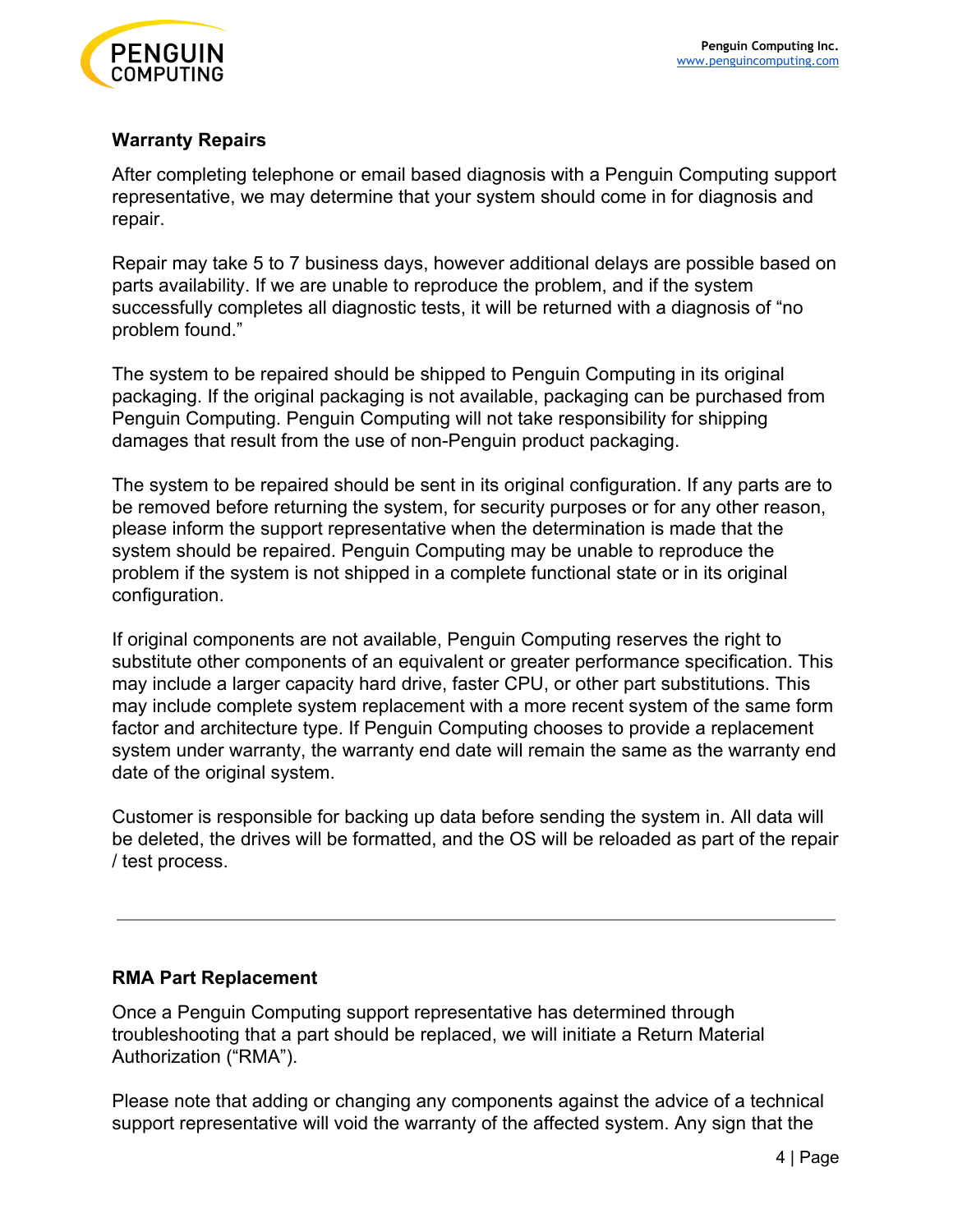

serial number on your system has been altered or tampered with will also void the warranty.

Once a technical support representative has initiated an RMA, you will be assigned an RMA number and a replacement part will ship within 2 business days (contingent on part availability). RMA parts for systems that are not covered under a NBD on-site support contract will ship 2nd business day delivery.

Any replacement product will contain instructions on how to send defective products back to Penguin Computing. Related shipping charges will be covered only within 30 days of your original system invoice.

Systems that include next day on-site service contracts are eligible for next business day delivery of replacement parts depending on parts availability.

Short delays, though not common, may occur if parts are temporarily unavailable. Repackage the component or system and mail it using the shipping provided by Customer Service. To obtain a return shipping label, please email support@penguincomputing.com. Please include your RMA # and Case # if you already have one.

Please include the RMA number and/or Case number on return packaging.

When we ship your replacement, a corresponding invoice will be issued. If you don't return the replaced part with 15 business days, the invoice will become due and payable. Once the returned part is received by Penguin, your invoice will be canceled.

# **Shipping Damaged (DOA) Equipment**

- Penguin Computing requests end user assistance in identifying any equipment or products that have been damaged during shipment. It is important for quality control and failure reporting to distinguish shipping damage from failures after equipment has been placed into production.
- **● We request that the end user performs a basic power-on test of new equipment within 30 days of receiving delivery.**
- Any new equipment that arrives damaged or inoperable may be returned directly to Penguin Computing for repair or replacement.
- Contact Penguin Computing at [support@penguincomputing.com](mailto:support-japan@penguincomputing.com), please provide a list of system chassis serial numbers along with corresponding failure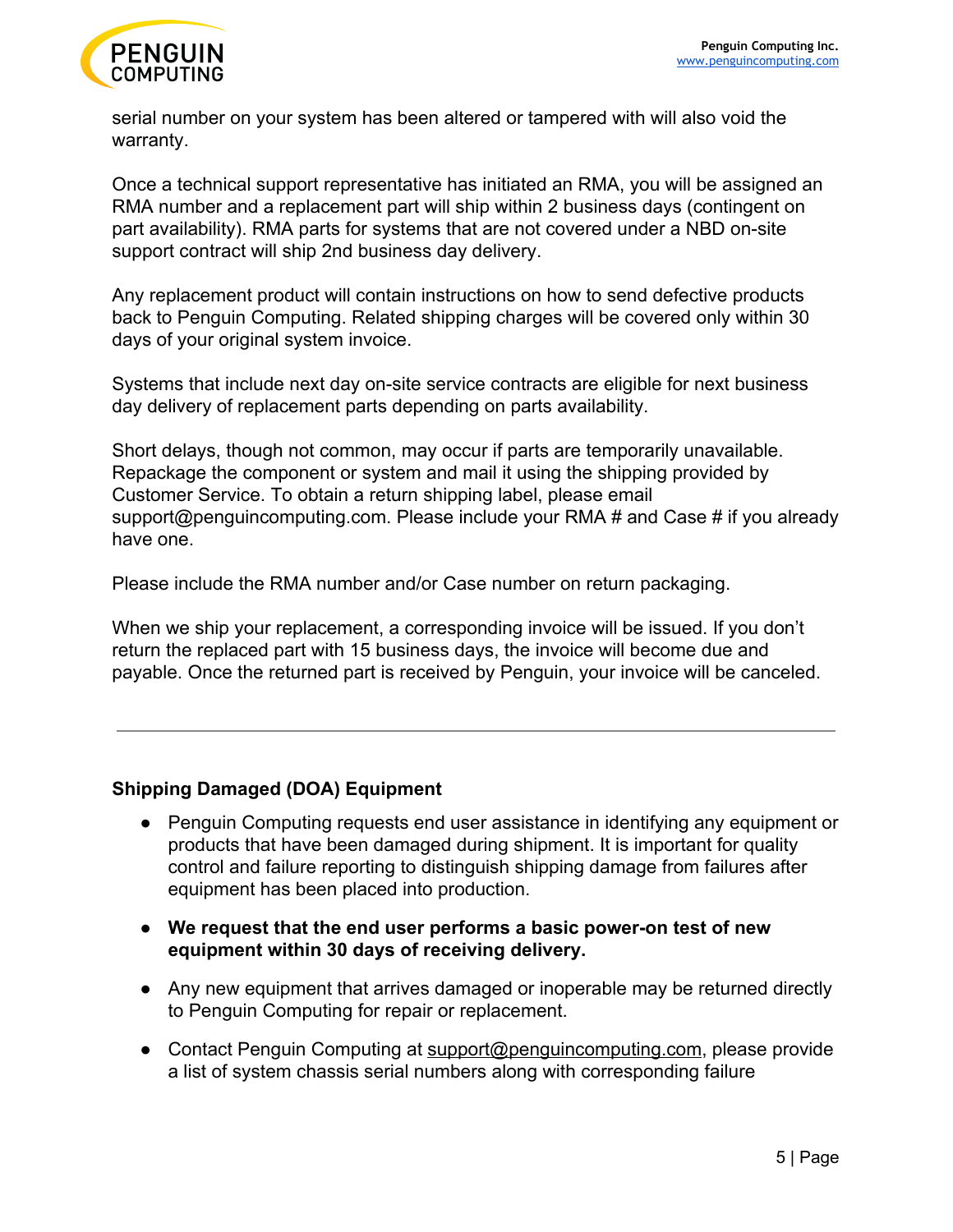

symptoms. Penguin Computing Technical Support may request additional information in order to determine the best course of action for problem resolution.

- Penguin Computing will pay all shipping charges for the return and replacement of DOA equipment.
- Penguin Computing will also allow the option of end user replacement of failed parts that have been identified as failed through end user testing or remote testing by Penguin Computing Technical Support with end user assistance.
- Use the following troubleshooting table to test for basic or easily remedied problems resulting from shipping.

| Symptom                                         | <b>Possible Cause</b>                       | Troubleshooting                                                                                                                                      |
|-------------------------------------------------|---------------------------------------------|------------------------------------------------------------------------------------------------------------------------------------------------------|
| System fans turn on but<br>server does not POST | One or more loose or failed<br><b>DIMMS</b> | Disconnect from power and<br>carefully re-seat each DIMM                                                                                             |
|                                                 |                                             | Remove DIMMs and re-install a<br>minimal RAM configuration (see<br>system documentation. Add<br>additional RAM until failed<br>DIMMs are identified. |
| System POSTs but gives RAID<br>error            | Loose or failed PCI RAID card.              | Power down, re-seat the RAID<br>card, power on                                                                                                       |
|                                                 |                                             | If re-seating the RAID card does<br>not resolve the issue, contact<br>Penguin Support for a<br>replacement RAID card or<br>system RMA                |

# **Limited Warranty on Solid State (SSD) Hard Drives**

SSD drive manufacturers include Life Left / Wear Out indicators in their S.M.A.R.T data / diagnostic output. A positive value for the S.M.A.R.T Wear Out indicator indicates that a drive has exceeded its normal usage life span, and the drive is no longer eligible for RMA replacement by the manufacturer. Penguin Computing will also not provide warranty replacement of SSD hard drives that return a positive Wear Out S.M.A.R.T. value, or otherwise indicate (through drive manufacturer's diagnostic software, etc.) that the drive has exceeded its manufacturer-determined usage life span.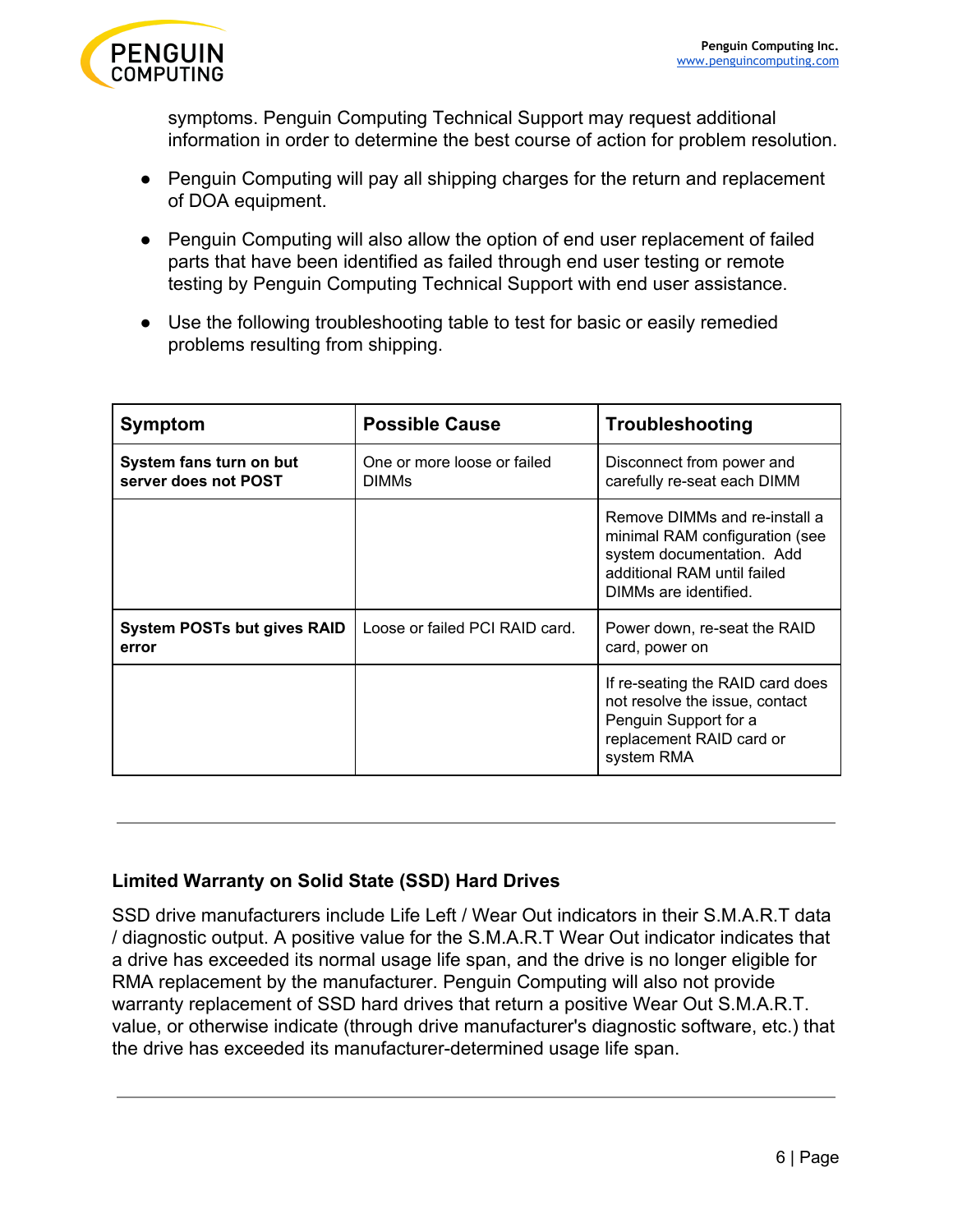

## **Third Party Part Replacement**

Penguin Computing does not provide support for third party, non-Penguin branded hardware, including, but not limited to, UPS, KVM, network or high speed interconnect switches, external RAID, or other external storage enclosures.

Penguin Computing does not offer warranty replacement on GPU or FGPA cards, or any add-in hardware accelerator cards. Requests for RMAs for these products must be initiated with the manufacturer, and replacement or repair will be subject to the original manufacturer's terms and conditions.

Penguin Computing will assist, when possible, in initiating an RMA with third party hardware vendors on the customer's behalf.

Customer agrees to take responsibility for handling RMA issues with third party vendors directly for resolution of hardware issues with any third party, non-Penguin Computing branded hardware.

#### **Penguin Computing Base Warranty Does Not Include The Following:**

- **● Direct third party product support**
- **● Support for any product damaged by accident, act of nature, mishandling, shipping, incorrect installation, or abuse. This includes inadequate cooling or ventilation, improper or incorrect power, failure to follow operating instructions, or use with incompatible devices**
- **● Scripting, programming, web/mail/database server implementation or configuration, kernel recompiles**
- **● Training, preventative maintenance, advanced system configuration**
- **● Third party software integration**

#### **Customer Responsibilities**

● **Software or data backup.** Penguin Computing is under no circumstances responsible for data loss that takes place due to hardware failure, or during return-to-depot warranty service, telephone troubleshooting, or under any other circumstances.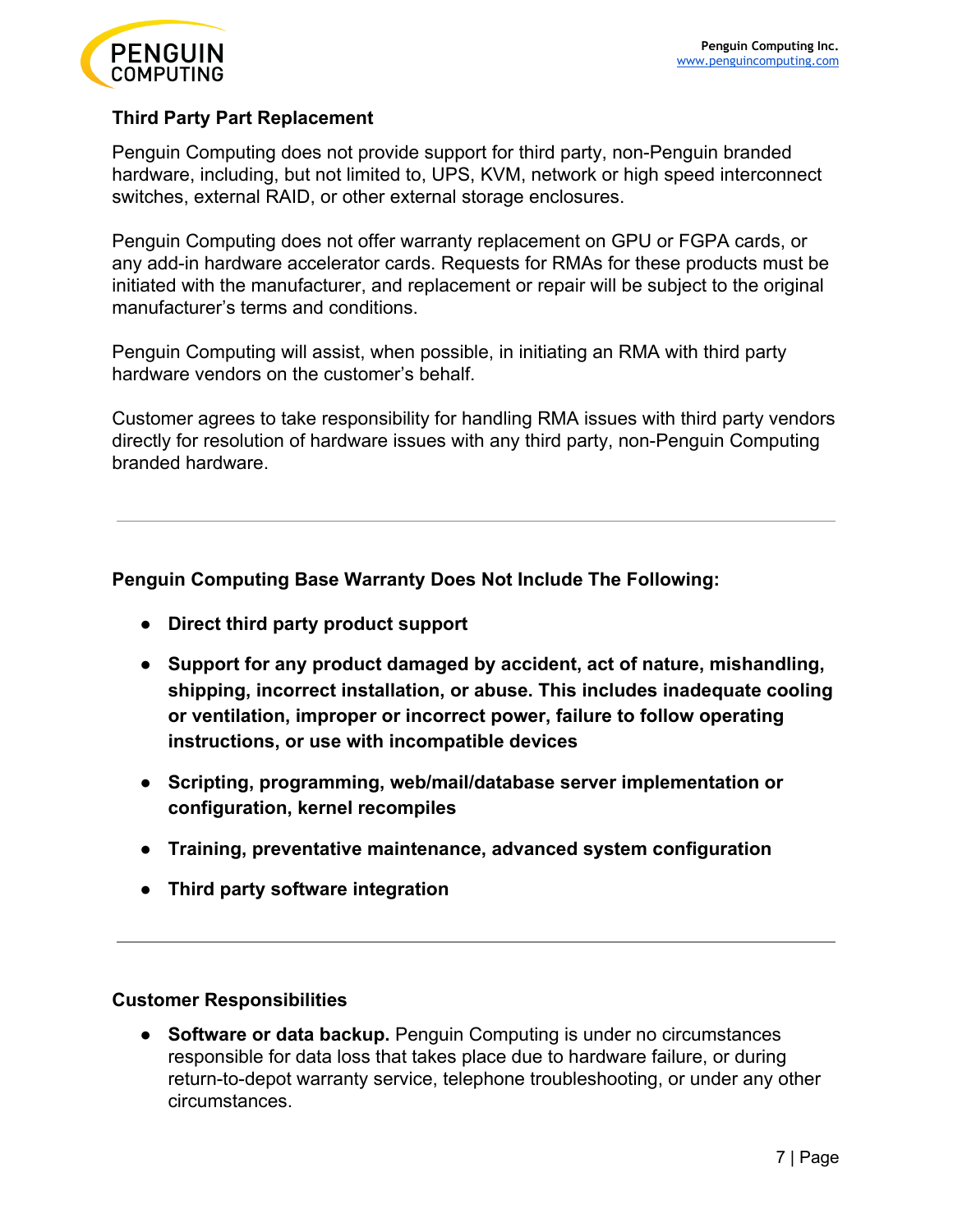

- **Cooperate with support representative.** Customer agrees to cooperate with and follow instructions given by Penguin Computing support staff.
- **Grant Access.** Customer agrees to grant Penguin Computing support staff access to information required in troubleshooting, including but not limited to the output from diagnostic commands, configuration files, and system logs. Customer agrees to either make this information available via email or provide Penguin Computing support staff with remote access to the system.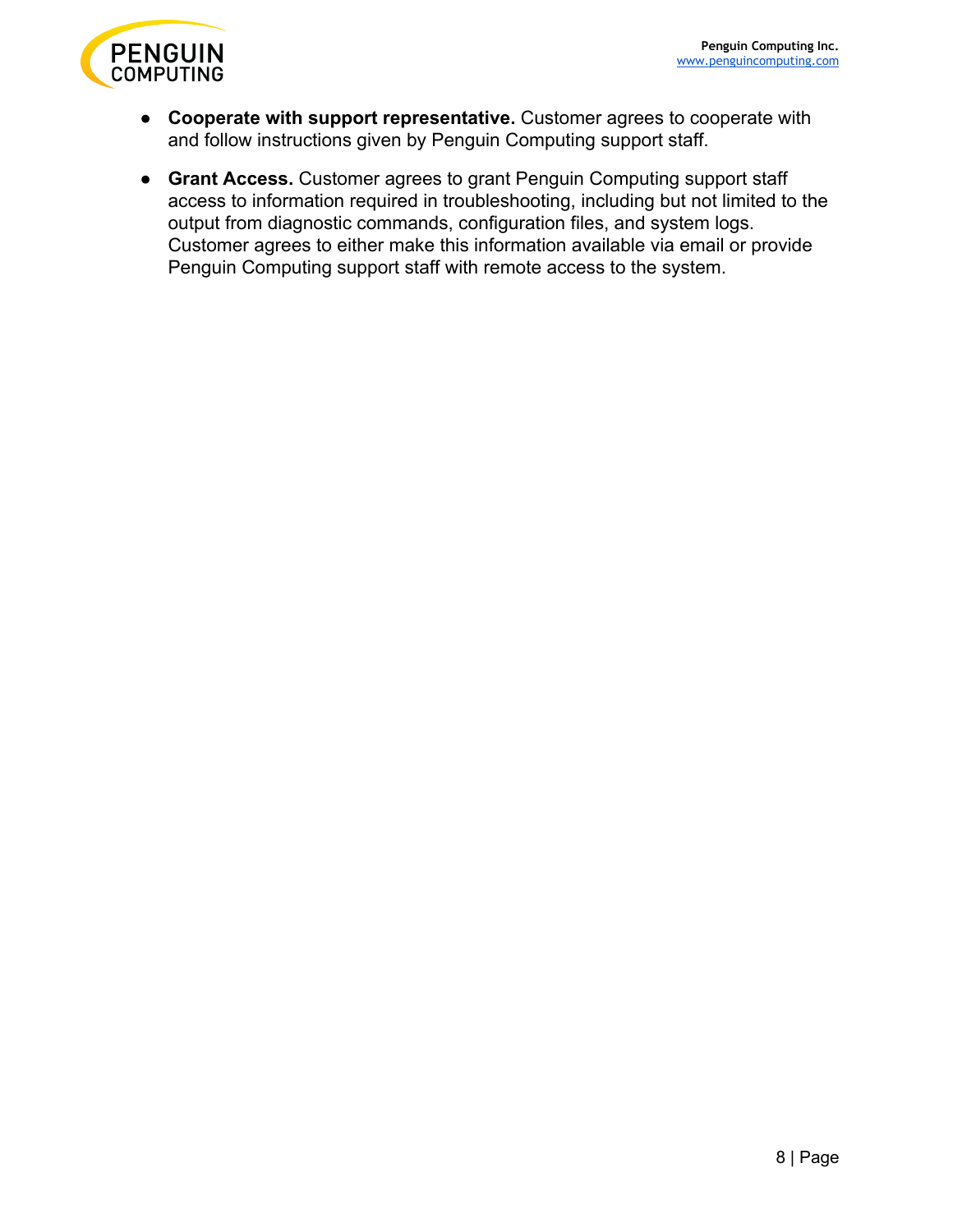

# **What To Do When You Have A Service Issue**

#### **Service Call Processing:**

● **Contact Penguin Computing to open a service call.**

| Phone (USA): | 415-954-2800                 |
|--------------|------------------------------|
| 800 Number:  | 888-PENGUIN (888-736-4846)   |
| Fax:         | 415-954-2899                 |
| E-mail:      | support@penguincomputing.com |
| Website:     | www.penguincomputing.com     |

*Note: [If](http://www.penguincomputing.com/support) you have 24/7 support, and your need is urgent, you should contact Penguin Computing by telephone. If your call takes place after hours the call will be answered by an answering service who will take down your information and contact a support engineer. You will receive a callback as determined by the terms of your service entitlement.*

- For all service calls, please be prepared to provide the account name, address, telephone number, contact name and serial number(s) of the affected equipment and a brief description of the problem**.** *It is very important that you have the system serial number so our helpdesk can immediately look up your information in our database. This helps ensure a quick and accurate response from our support team.*
- Initial response time for support cases is determined by the service entitlement. A service representative will reach out to the contact listed on the case to begin case resolution.
- Our technical service representative will provide additional diagnosis, and will coordinate the dispatch of parts and on-site service technicians as appropriate for the service plan. Service calls opened after 3:00 P.M. (site's local time) will be processed on a best effort basis and may not get processed until the next business day. Penguin Computing is not responsible for delays caused by customer actions or site specifics that impact part delivery or on-site services.
- Your entitlement purchase requires that you work in good faith with our helpdesk to perform a minimum amount of troubleshooting and diagnostics as defined by the entitlement.
- Your designated contact will be informed regularly of the progress of open cases. Updates can also be obtained via our online support portal accessed from [www.penguincomputing.com.](http://www.penguincomputing.com/)
- Penguin Computing helpdesk is open Monday to Friday, 6:00 A.M. to 5:00 P.M. Pacific Standard Time. Technical service representatives are on-call for after-hours service responses.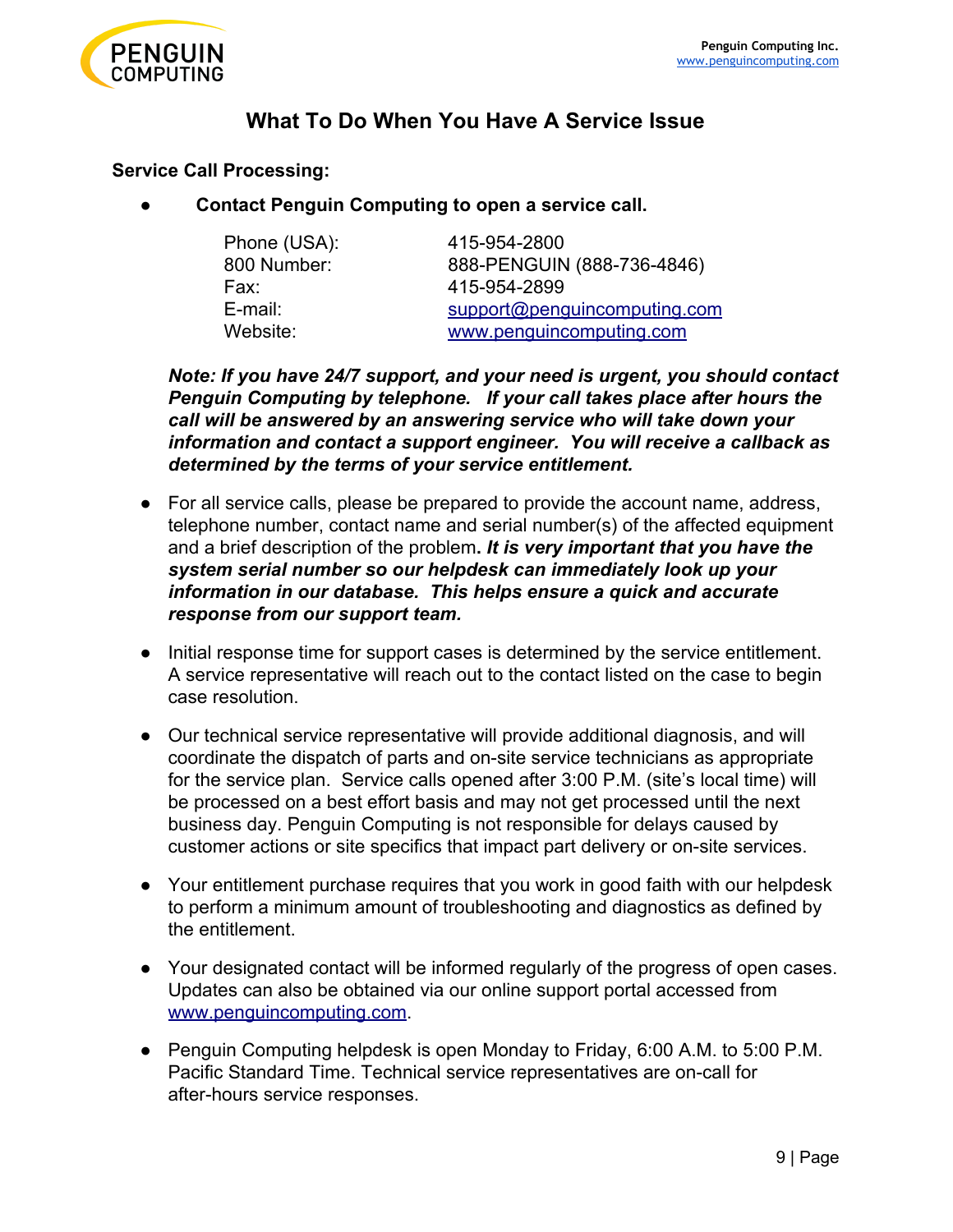

### **Warranty Coverage and Limitations**

The service plan purchased by you determines the services provided and the period of coverage.

If the entitlement service plan covers part replacement, it provides for the replacement of hardware components that fail due to manufacturing defects in materials and workmanship. Excluded from warranty coverage are acts of nature, such as electrical storms, floods, fire, etc., acts of war and terrorism, criminal acts, and customer damage and negligence.

Upon receipt of a service request from you, Penguin Computing's helpdesk will contact you promptly to begin diagnosis. After diagnosis has been performed, the helpdesk will coordinate the dispatch of service parts and a field engineer to your site within the terms of your service plan.

Under the terms of the service plan, you are responsible for providing our field engineers with access to the hardware in a safe, non-hazardous environment.

If spare parts have been shipped to you, shipping labels will be provided for the return of unused and defective parts after service is complete. You agree to properly package parts for return and deliver the package(s) to the selected courier for return to the appropriate address on the return shipping label. Return and packing instructions will be provided by Penguin Computing. Please contact Penguin Support at 3-5728-3575 immediately for assistance with parts return issues. Please only use packing material provided by Penguin Computing. Penguin will provide, at no cost, boxes and packing materials for RMA purposes.

You are responsible for the replacement price of parts that are not returned and for those damaged in transit due to improper packaging. If the return shipments are not received within 15 business days of the completion of the repair, you will be invoiced for the parts replacement price and an administration fee of 10% of the parts replacement price and no less than \$25. The parts delivered to your site at the initiation of service become your property after the returned parts are received or invoice paid, unencumbered by any lien, at Penguin Computing.

The limited warranties applicable to penguin computing-branded hardware product can be found at [www.penguincomputing.com.](http://www.penguincomputing.com/) Penguin Computing makes no warranties for service, software, or non-Penguin Computing branded product. Non-Penguin Computing branded products are provided by Penguin Computing "as is". Warranty and service for non-Penguin Computing branded product, if any, is provided by the original manufacturer, not by Penguin Computing. Penguin Computing makes no express warranties except those stated in Penguin Computing's applicable warranty statement in effect on the date of the invoice, packing slip or acknowledgement. Warranties and service will be effective, and Penguin Computing will be obligated to honor any such